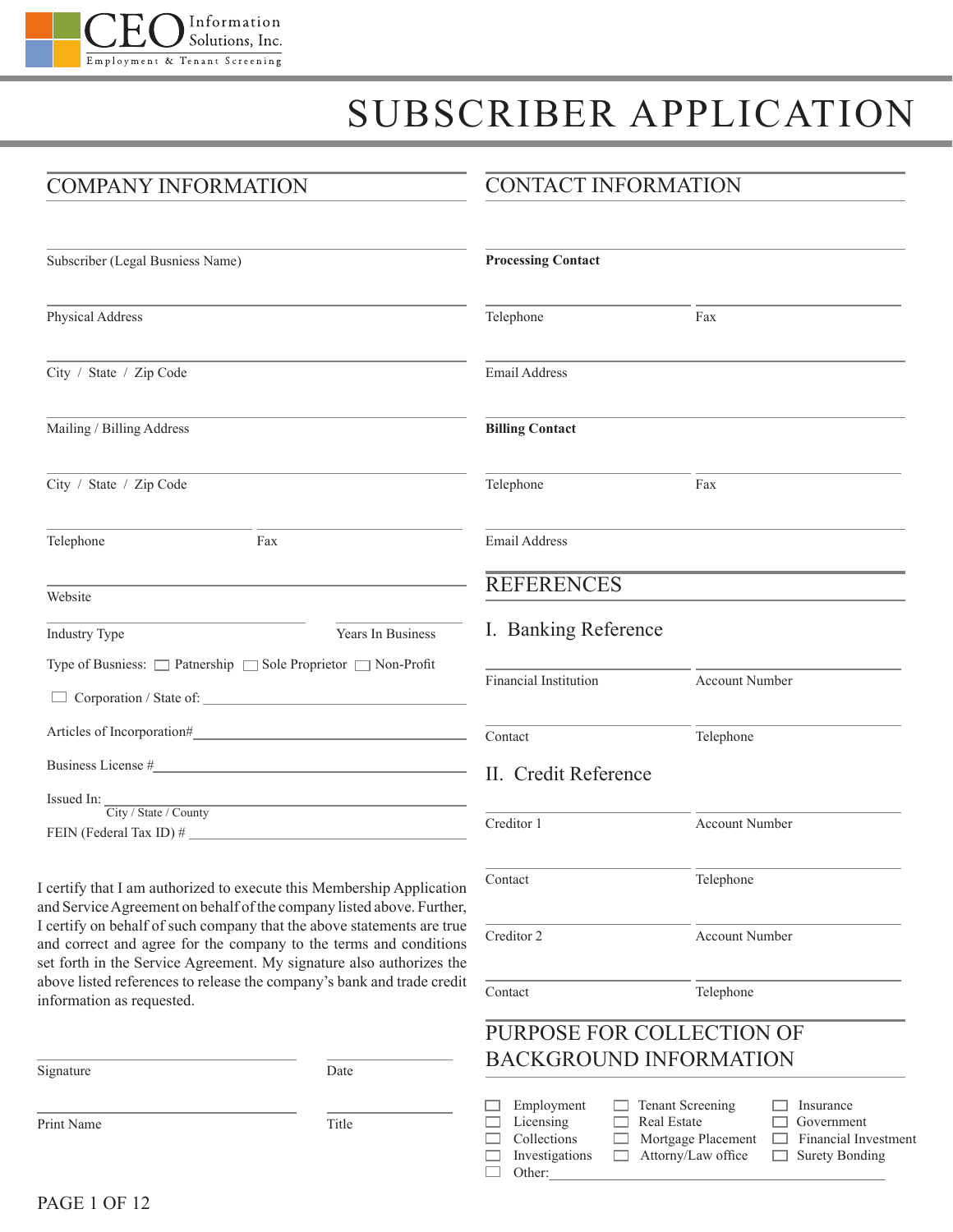

# SERVICE AGREEMENT

This Agreement is entered into between CEO Information Solutions, Inc. (CIS) and the entity first set forth herein ("Subscriber").

**1. SERVICE.** CIS provides nationwide public record information, document retrieval and related services ("Services") using information obtained from third parties ("Third Parties"). Subscriber hereby subscribes to Services for use as a factor in making its business decisions and agrees to pay to CIS the applicable rates and charges set forth herein.

**2. PERFORMANCE.** CIS will use reasonable efforts to deliver Services requested by Subscriber. Subscriber acknowledges that the response time of Services is dependant on many factors, and may be subject to delays beyond CIS's control. Subscriber accepts all information "AS IS."

**3. SUBSCRIBER CREDENTIALING AND CREDIT REPORT.** Subscriber acknowledges and understands that CIS will only allow Subscriber to access the Services if Subscriber meets and continues to meet CIS credentialing standards. Subscriber shall notify CIS immediately of any changes to the information on Subscriber's application for Services and, if at any time Subscriber no longer meets such standards, CIS may terminate this Agreement. Furthermore, Subscriber acknowledges and agrees that as part of the Subscriber credentialing process, Subscriber's credit report(s) may be requested by CIS in accordance with Federal Fair Credit Reporting Act from one or more consumer reporting agencies. Upon Subscriber's request, Subscriber will be informed of whether any credit report was requested, and the name and address of the credit reporting agency that furnished the report to CIS.

**4. CHARGES TO SUBSCRIBER.** For each response to a request for information, including "No Record Found", Subscriber shall pay CIS for Services rendered at the applicable prevailing rate. Alias and A.K.A. ("Also Known As") searches are billable as separate and individual search requests. Subscriber shall pay to CIS prices as updated from time to time through on-line announcements, Subscriber Bulletins, and published price schedules. All current and future CIS pricing documents are deemed incorporated herein. Furthermore, Subscriber shall be responsible for payment for all Services obtained through Subscriber's access identification code. Invoicing is generated twice monthly; on both the 15th and final day of each month. Payment by Subscriber is due and payable fifteen (15) days from the date of invoice. If payments are past due more than fifteen (15) days, CIS may freeze access to account, and/ or terminate this Agreement, at it's discretion. CIS may also elect to impose late fees and/ or change Subscribers rates to then prevailing retail rates, subject to Subscribers ability to pay invoices as described. Subscriber is responsible for payment of all collection costs and attorney fees incurred by CIS through its efforts to collect on balance(s) owed by Subscriber. All remittances shall be sent to the "remit to" address on the invoice.

**5. OWNERSHIP.** Subscriber acknowledges that CIS and/or Third Parties retain all right, title, and interest under applicable contractual, copyright and related laws in the databases and information contained therein and used to provide Services hereunder. Subscriber shall use such information consistent with such right, title and interest and notify CIS of any threatened or actual infringement thereof. .

reports are to be secured and protected against release or disclosure to unauthorized individuals. Hard copy reports are to be shredded when no longer needed, and when permissible to do so by applicable laws and regulations. E. Electronic files containing consumer data should be completely erased and rendered unreadable when no longer needed and when destruction is permissible by applicable laws and regulations.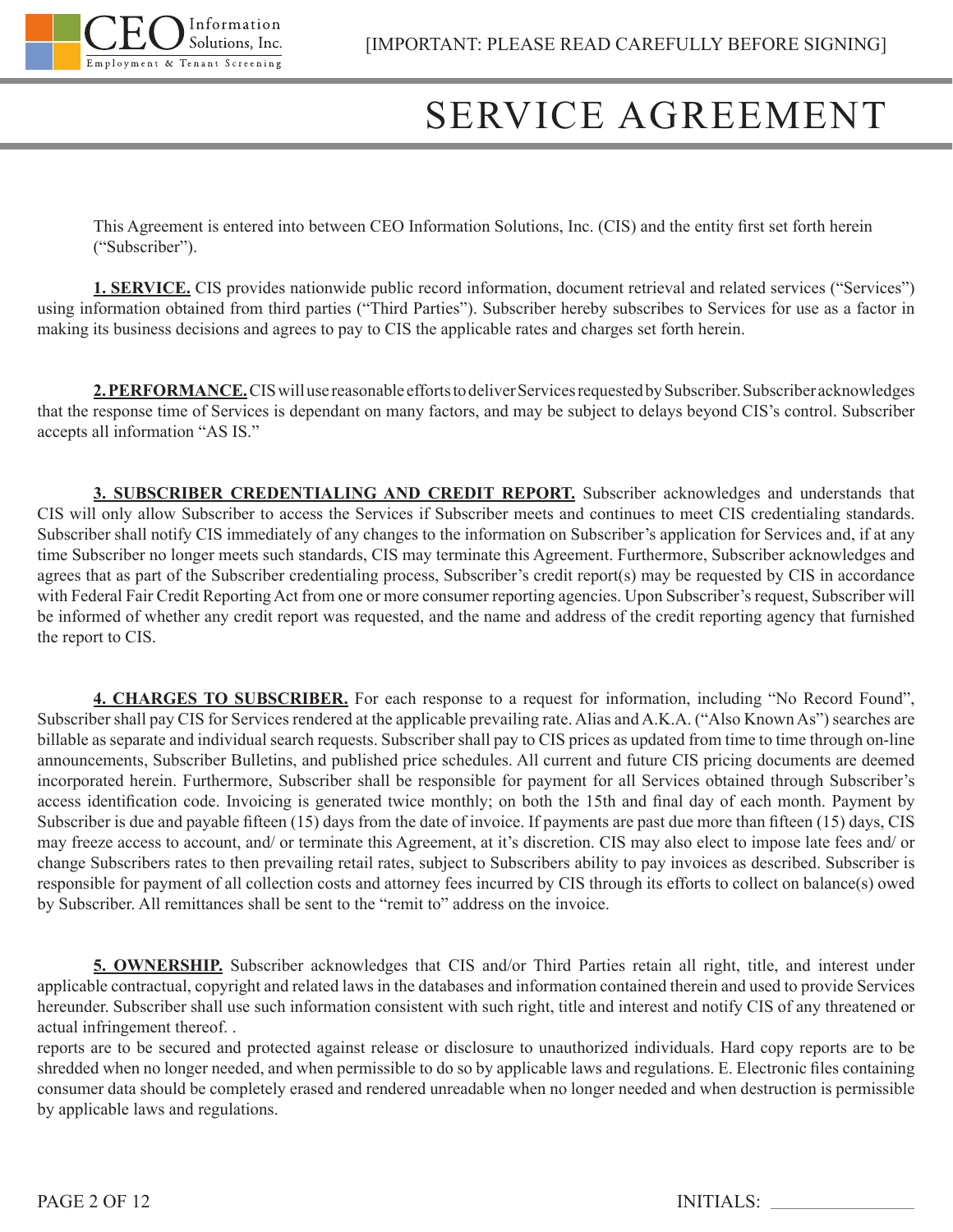**6. ACCESS SECURITY REQUIREMENTS.** Recognizing our obligation to fully support and implement policies to protect the confidential nature of information and consumers' rights to privacy, the subscriber is obligated to adhere to the following: a. Subscriber's account number (login ID) and password must be protected in such a way that this sensitive information is known only to key personnel. Under no circumstances should unauthorized persons have knowledge of your password. This information should not be posted in any manner within your facility, or disseminated over the phone or electronically. b. The ability to obtain information must be restricted to a few key personnel; each end user with their own unique login and password. c. Any terminal devices used to obtain consumer information should be placed in a secure location within your facility. Terminal device should be turned off and locked when unattended by authorized user(s). d. Hard copies of consumer reports are to be secured and protected against release or disclosure to unauthorized individuals. Hard copy reports are to be shredded when no longer needed, and when permissible to do so by applicable laws and regulations. E. Electronic files containing consumer data should be completely erased and rendered unreadable when no longer needed and when destruction is permissible by applicable laws and regulations.

**7. SUBSCRIBER USE LIMITATIONS - END USER.** Subscriber acknowledges that this Agreement grants Subscriber a limited license in exchange for payment of the fees and charges set forth herein, and Subscriber shall not further sell, reproduce, retransmit, republish or otherwise transfer for commercial purpose any information that Subscriber receives from Services, except to employees whose duties reasonably relate to the legitimate business purposes for which the information is requested. Subscriber warrants that it is the end user of the information. Subscriber agrees to limit use and dissemination of information from Services solely to use(s) set forth under purpose(s) as stated herein and as indicated by Subscriber. Uses outside of the normal course of business include without limitation: accessing or using information on public figures, including names in the news, media personalities, politicians, etc., unless used for the completion of a business transaction.

**8. SUBSCRIBER USE LIMITATIONS - FAIR CREDIT REPORTING ACT.** Consumer Reports, as defined by the Fair Credit Reporting Act (FCRA), will be ordered only when intended to be used as a factor in establishing a consumers eligibility for employment purposes, which term includes initial employment, promotion, reassignment or retention as a n employee, for security clearance purposes o, or otherwise in connection with legitimate business transaction involving the consumer.

**9. SUBSCRIBER USE LIMITATIONS - CREDIT REPORTS** If Subscriber is permitted to purchase a Credit Report in accordance with the FCRA (Fair Credit Reporting Act), Subscriber certifies and agrees to the following:

a) Before requesting a Credit Report, Subscriber will provide the individual to be reported on with a clear and conspicuous disclosure that a Credit Report may be procured as part of the business due diligence process. In addition, before requesting a Credit Report, the individual to be reported on must authorize in writing the procurement of the Credit Report by Subscriber. Upon CIS's request, Subscriber must produce such authorization for review by CIS.

b) Credit Reports will only be ordered to be used as a factor in business related due diligence, and such Credit Reports will be used for no other purpose.

c) To keep all Credit Reports, whether oral or written, strictly confidential and except as required by law, reveal no information from reports to any person except the person reported on or a person whose duty requires him to participate in the decision for the transaction for which the report was ordered. If the individual reported on, or his representative, requests report information, that person may be referred to CIS for disclosure under the FCRA.

d) Before taking any adverse action based in whole or in part on the Credit Report, the Subscriber shall provide, in writing, to the individual reported on a description of the information that influenced this decision. Further, Subscriber will provide the individual CIS's address and number such that CIS can make full disclosure of any information reported or held by CIS on said individual.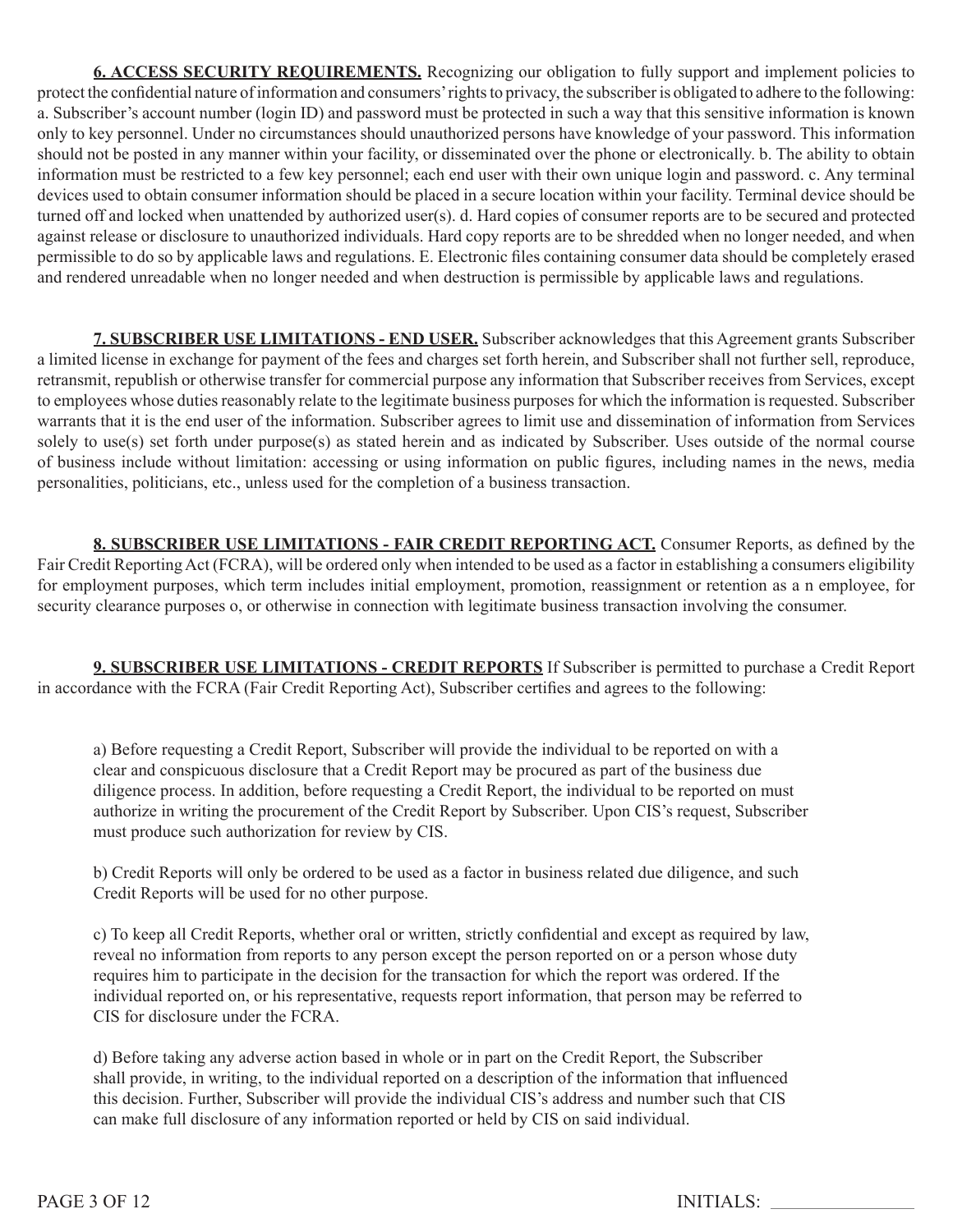**10. SUBSCRIBER USE LIMITATIONS - DRIVER'S PRIVACY PROTECTION ACT.** Subscriber agrees to use any CIS data, which is the subject of this Agreement, in strict conformance with the Federal Drivers Privacy Protection Act (18 U.S.C. Section 2721 et seq.) and similar state statutes, if applicable.

**11. SUBSCRIBER USE LIMITATIONS - GRAMM-LEACH-BLILEY ACT.** Subscriber agrees to use any CIS data, which is the subject of this Agreement, in strict conformance with the Gramm-Leach Bliley Act (U.S.C. Title 15, Chapter 94, Section 6801 et seq.) and similar state statutes, if applicable.

**12. MVR INFORMATION.** If Subscriber is permitted to purchase motor vehicle records ("MVRs") from CIS, Subscriber agrees to the following:

a. Subscriber shall not use any CIS provided MVR, or portions of information contained therein to create or update a file to the end that Subscriber develops its own source of driving history information.

b. As requested by CIS, Subscriber shall complete any state forms that CIS is legally or contractually bound to obtain from Subscriber before serving Subscriber with state MVRs.

c. Subscriber will follow all necessary State and Federal laws regarding the dissemination or publishing of personal information contained in MVRs via the Internet.

**13. MISUSE OF SERVICES OR INFORMATION.** Subscriber agrees to take appropriate measures so as to protect against the misuse of CIS's Services. Subscriber agrees that CIS may, if it is concerned about Subscriber's use, temporarily suspend Subscriber's access for up to ten (10) business days pending an investigation of use. Subscriber agrees to cooperate fully with any and all investigations. If misuse is confirmed through investigation, CIS may immediately terminate this Agreement.

**14. CHANGES IN USE OR ACCESS.** CIS may, at any time, impose restrictions and/or prohibitions on the Subscriber's use of the Services or certain data. Subscriber understands that such restrictions or changes in access may be the result of a modification in CIS policy, a modification of Third Party agreements, a modification in industry standards, or a change in law or regulation. Upon written notification by CIS of such restrictions, Subscriber agrees to comply with such restrictions. Accordingly, CIS also reserves the right to add or withdraw features, functionality and content of the online Services at it's discretion.

**15. RELEASE AUTHORIZATION & AUDIT.** Subscriber is required to obtain a signed "Release Authorization" from the consumer, granting authorization to perform an extensive screening, prior to submitting a request for research. Subscriber understands and agrees that in order to ensure compliance with applicable law and CIS policies, CIS will conduct periodic reviews of Subscriber activity and may, on a random basis, contact Subscriber to provide documentation of executed searches. CIS shall also investigate all legitimate reports of abuse or misuse of CIS Services by Subscribers. Subscriber agrees to cooperate fully with any and all investigations. Violations discovered in any review by CIS will be subject to immediate action including, but not limited to, termination of the account, legal action, and/or referral to federal or state regulatory agencies.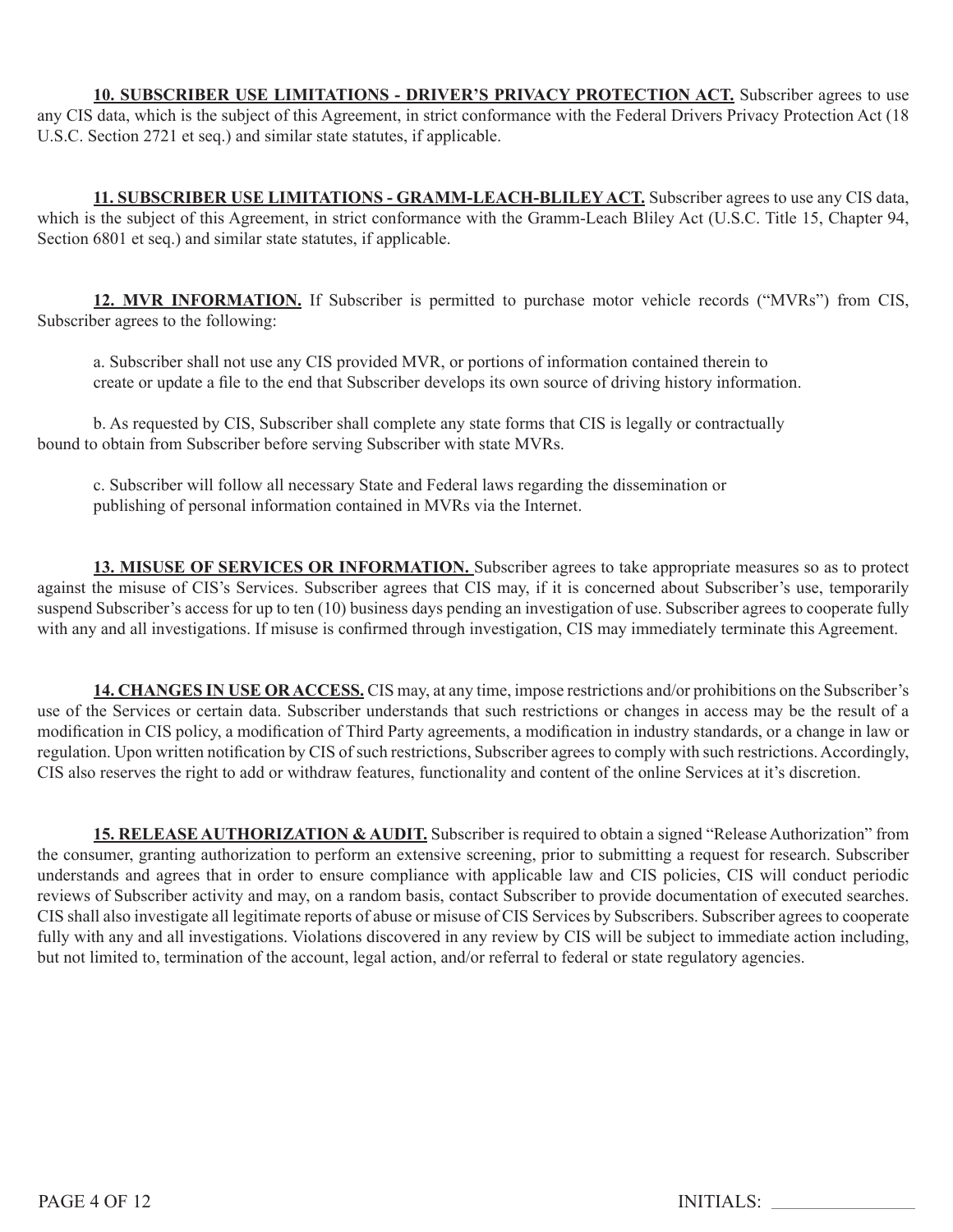**16. TERM OF CONTRACT.** The term of this agreement shall be for a one (1) year period beginning on the date on which the agreement is made (as shown on the signature page of the agreement), and the agreement shall automatically renew itself for additional one year periods, unless notification of non-renewal is given by eather party sixty (60) days prior to the anniversary date.

**17. LIABILITY/WARRANTY.** SUBSCRIBER ACKNOWLEDGES THAT INFORMATION IN REPORTS IS SECURED FROM, AND PROCESSED BY FAILABLE SOURCES (HUMAN AND OTHERWISE) AND THAT FOR THE FEE CHARGED, CIS CANNOT BE EITHER AN INSURER OR A GUARANTOR OF THE ACCURACY OF THE INFORMATON REPORTED. SUBSCRIBER THEREFORE RELEASES CIS AND IT'S AFFILIATED COMPANIES AND THE OFFICERS, AGENTS, EMPLOYEES AND INDEPENDENT CONTRACTORS OF CIS AND IT'S AFFILIATED COMPANIES FROM LIABILTY FOR ANY NEGLIGENCE, ERRORS OR OMMISSIONS IN CONNECTION WITH ANY SEARCH REQUEST. NEITHER CIS NOR THIRD PARTIES SHALL BE LIABLE TO SUBSCRIBER OR TO ANY PERSON CLAIMING THROUGH SUBSCRIBER OR TO WHOM SUBSCRIBER MAY HAVE PROVIDED SERVICE-RELATED INFORMATION FOR ANY LOSS OR INJURY ARISING OUT OF OR CAUSED IN WHOLE OR IN PART BY CIS'S OR THIRD PARTIES' NEGLIGENT ACTS OR OMISSIONS IN PROCURING, COMPILING, COLLECTING, INTERPRETING, REPORTING, COMMUNICATING, OR DELIVERING SERVICES OR IN OTHERWISE PERFORMING THIS AGREEMENT. SUBSCRIBER ACKNOWLEDGES THAT EVERY BUSINESS DECISION INVOLVES ASSUMPTION OF A RISK, AND THAT NEITHER CIS NOR ANY THIRD PARTY UNDERWRITES THAT RISK IN ANY MANNER WHATSOEVER. IF, NOTWITHSTANDING THE FOREGOING, LIABILITY CAN BE IMPOSED ON CIS OR A THIRD PARTY, THEN SUBSCRIBER AGREES THAT CIS'S AND/OR THIRD PARTIES' AGGREGATE LIABILITY FOR ANY AND ALL LOSSES OR INJURIES ARISING OUT OF ANY ACT OR OMISSION OF CIS AND/OR THIRD PARTIES IN CONNECTION WITH ANYTHING TO BE DONE OR FURNISHED UNDER THIS AGREEMENT, REGARDLESS OF THE CAUSE OF THE LOSS OR INJURY (INCLUDING NEGLIGENCE) AND REGARDLESS OF THE NATURE OF THE LEGAL OR EQUITABLE RIGHT CLAIMED TO HAVE BEEN VIOLATED, SHALL NEVER EXCEED THE COST OF THE SERVICE OR SERVICES TO WHICH A GIVEN CLAIM RELATES AND WHICH WAS CHARGED TO SUBSCRIBER, AND SUBSCRIBER COVENANTS AND PROMISES THAT IT WILL NOT SUE CIS AND/OR THIRD PARTIES FOR AN AMOUNT GREATER THAN SUCH SUM EVEN IF CIS AND/OR THIRD PARTIES WERE ADVISED OF THE POSSIBILITY OF SUCH DAMAGES AND THAT IT WILL NOT SEEK PUNITIVE DAMAGES IN ANY SUIT AGAINST CIS AND/OR THIRD PARTIES, ALL IN CONSIDERATION OF THE RECEIPT BY SUBSCRIBER OF SERVICES AT THE RATES CHARGED BY CIS HEREUNDER, WHICH ARE FAR LOWER THAN WOULD BE AVAILABLE TO SUBSCRIBER ABSENT THE WAIVERS AND DISCLAIMERS CONTAINED HEREIN. CIS AND THIRD PARTIES DO NOT MAKE AND HEREBY DISCLAIM ANY WARRANTY, EXPRESS OR IMPLIED. CIS AND/OR THIRD PARTIES DO NOT GUARANTEE OR WARRANT THE CORRECTNESS, COMPLETENESS, CURRENTNESS, MERCHANTABILITY, OR FITNESS FOR A PARTICULAR PURPOSE OF THE SERVICES OR THE COMPONENTS THEREOF. IN NO EVENT SHALL CIS OR THIRD PARTIES BE LIABLE FOR ANY DIRECT, INCIDENTAL OR CONSEQUENTIAL DAMAGES, HOWEVER ARISING, INCURRED BY SUBSCRIBER FROM RECEIPT OR USE OF INFORMATION DELIVERED HEREUNDER, OR THE UNAVAILABILITY THEREOF.

**18. INDEMNIFICATION.** Subscriber hereby agrees to protect, indemnify, defend and hold harmless CIS and all Third Parties from and against any and all costs, claims, demands, damages, losses and liabilities (including actual attorneys' fees) arising from or in any way related to use of information by Subscriber (or any third party receiving such information from or through Subscriber) furnished by or through CIS. Provisions hereof related to release of claims, indemnification, use of information and Services, payment for Services and disclaimer of warranties shall survive any termination of this Agreement.

**19.ASSIGNMENT.** This Agreement and the rights and obligations of each party hereto shall not be assigned or delegated without the prior written consent of the other party which consent shall not be unreasonably withheld.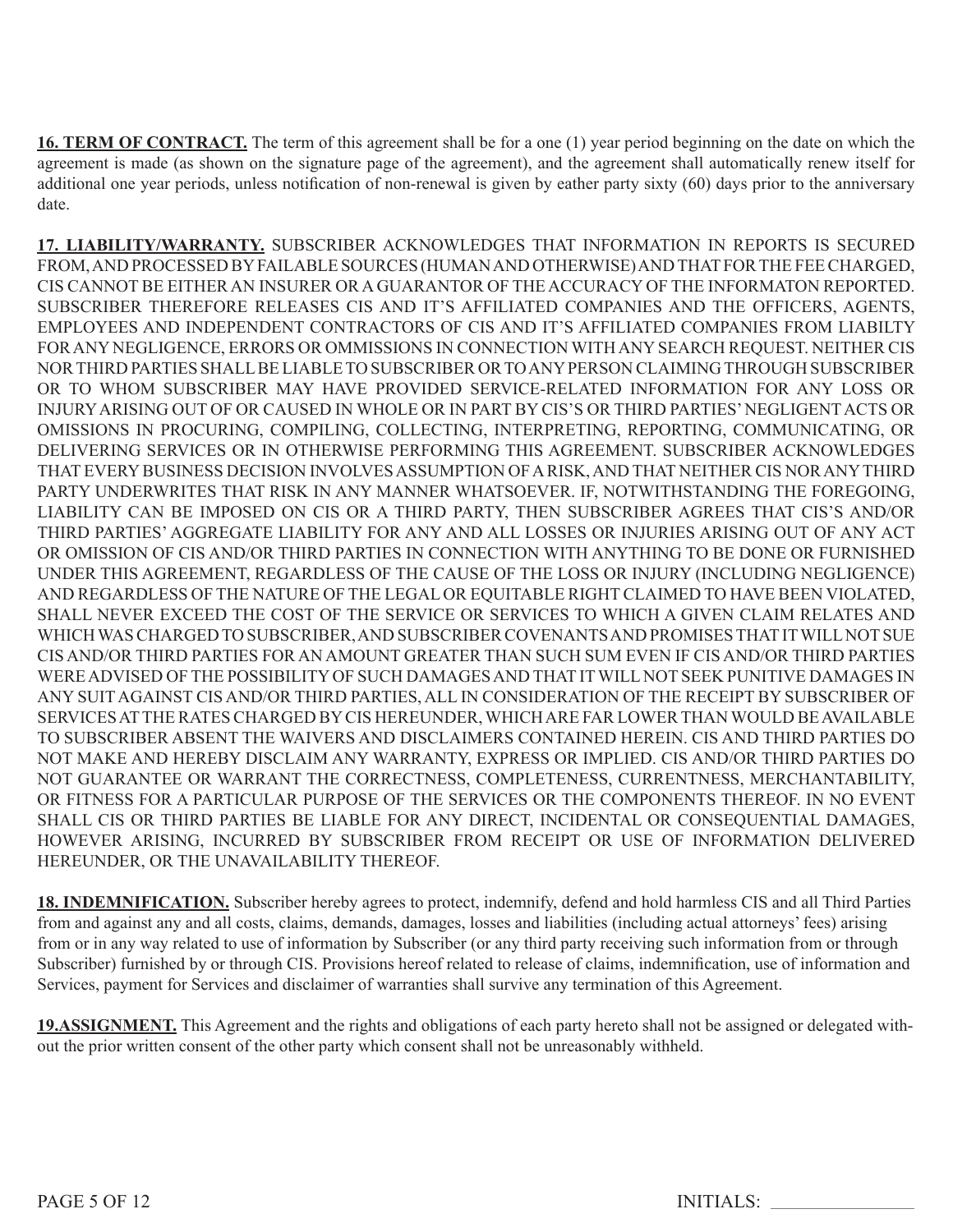**20. AGREEMENT ENTIRETY.** This Agreement, as amended, sets forth the entire understanding and agreement between CIS and Subscriber regarding the subject matter herein and supersedes any prior or contemporaneous oral or written agreements or representations, except that access to and use of Third Party services may be governed by terms and conditions different than or in addition to those herein. By receipt of Services, Subscriber agrees to, and shall comply with, such different and/or additional terms of Third Parties and such changes to this Agreement as CIS shall make from time to time by notice to Subscriber via online amendments or Subscriber bulletins. This Agreement shall be interpreted in accordance with the laws of the State of Florida.

| Subscriber Signature           | Date  |
|--------------------------------|-------|
| Subscriber Name (Print)        | Title |
| CEO Infomation Solutions, Inc. | Date  |
| Print Name                     | Title |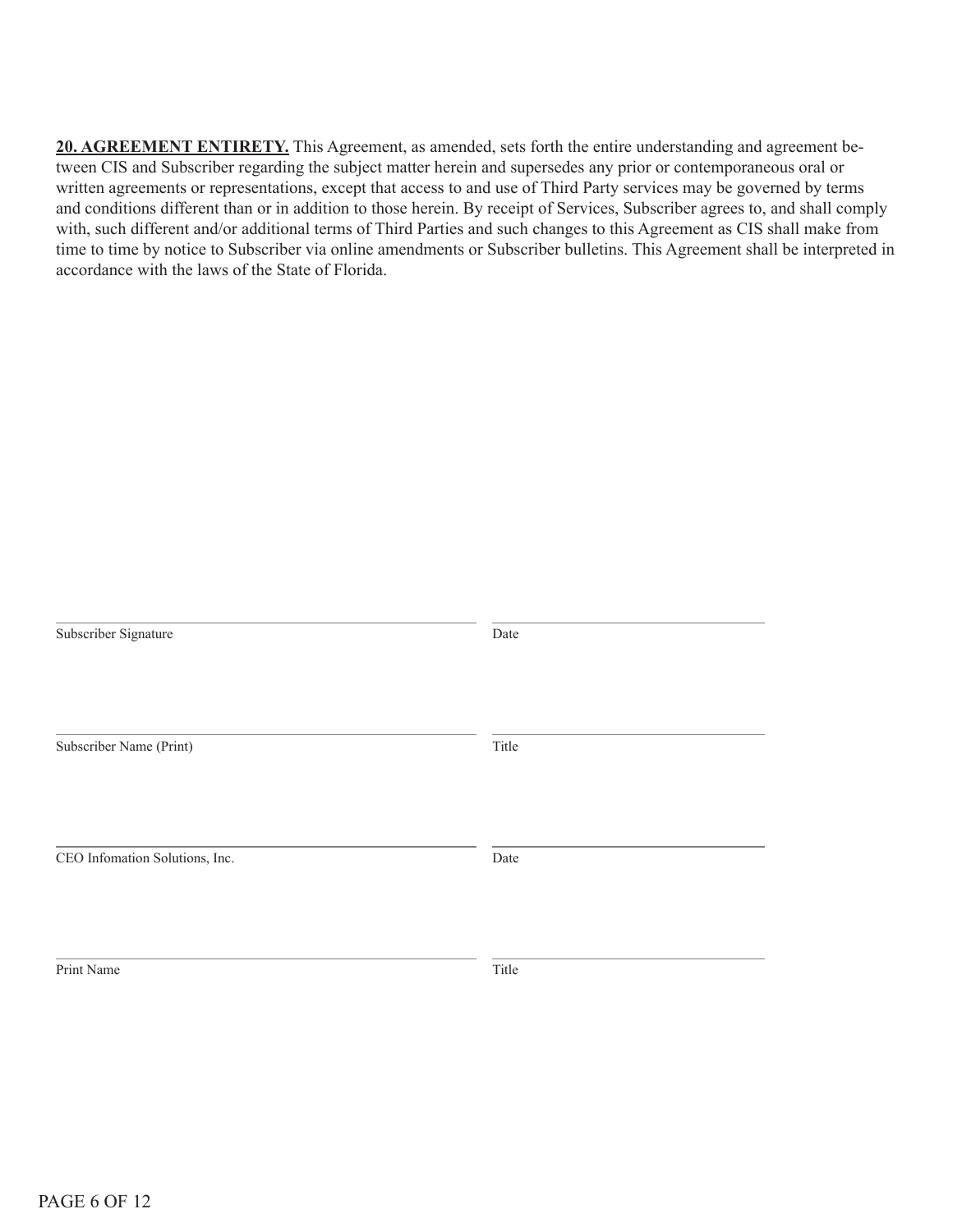## NOTICE TO USERS OF CONSUMER REPORTS: OBLIGATIONS OF USERS UNDER THE FCRA

The federal Fair Credit Reporting Act (FCRA), 15 U.S.C. 1681-1681y, requires that this notice be provided to inform users of consumer reports of their legal obligations. State law may impose additional requirements. The text of the FCRA is set forth in full at the Federal Trade Commission's Website at www.ftc.gov/credit. At the end of this document is a list of United States Code citations for the FCRA. Other information about user duties is also available at the Commission's **Website** 

#### **Users must consult the relevant provisions of the FCRA for details about their legal obligations.**

This first section of this summary sets forth the responsibilities imposed by the FCRA on all users of consumer reports. The subsequent sections discuss the duties of users of reports that contain specific types of information, or that are used for certain purposes, and the legal consequences of violations. If you are a furnisher of information to a consumer reporting agency (CRA), you have additional obligations and will receive a separate notice from the CRA describing your duties as a furnisher.

### **I. OBLIGATIONS OF ALL USERS OF CONSUMER REPORTS**

A. Users Must Have a Permissible Purpose. Congress has limited the use of consumer reports to protect consumers' privacy. All users must have a permissible purpose under the FCRA to obtain a consumer report. Section 604 of the FCRA contains a list of the permissible purposes under the law. These are:

- As ordered by a court or a federal grand jury subpoena. Section  $604(a)(1)$
- As instructed by the consumer in writing. Section  $604(a)(2)$
- For the extension of credit as a result of an application from a consumer, or the review or collection of a consumer's account. Section  $604(a)(3)(A)$
- For employment purposes, including hiring and promotion decisions, where the consumer has given written permission. Sections  $604(a)(3)(B)$  and  $604(b)$
- For the underwriting of insurance as a result of an application from a consumer. Section  $604(a)(3)(C)$
- When there is a legitimate business need, in connection with a business transaction that is initiated by the consumer. Section  $604(a)(3)(F)(i)$
- To review a consumer's account to determine whether the consumer continues to meet the terms of the account. Section  $604(a)(3)(F)(ii)$
- To determine a consumer's eligibility for a license or other benefit granted by a governmental instrumen tality required by law to consider an applicant's financial responsibility or status. Section  $604(a)(3)(D)$
- For use by a potential investor or servicer, or current insurer, in a valuation or assessment of the credit or prepayment risks associated with an existing credit obligation. Section  $604(a)(3)(E)$
- For use by state and local officials in connection with the determination of child support payments, or modifications and enforcement thereof. Sections  $604(a)(4)$  and  $604(a)(5)$

In addition, creditors and insurers may obtain certain consumer report information for the purpose of making "prescreened" unsolicited offers of credit or insurance. Section 604(c). The particular obligations of users of "prescreened" information are described in Section VII below. Appendix C to Part 601 -- Prescribed Notice of User Responsibilities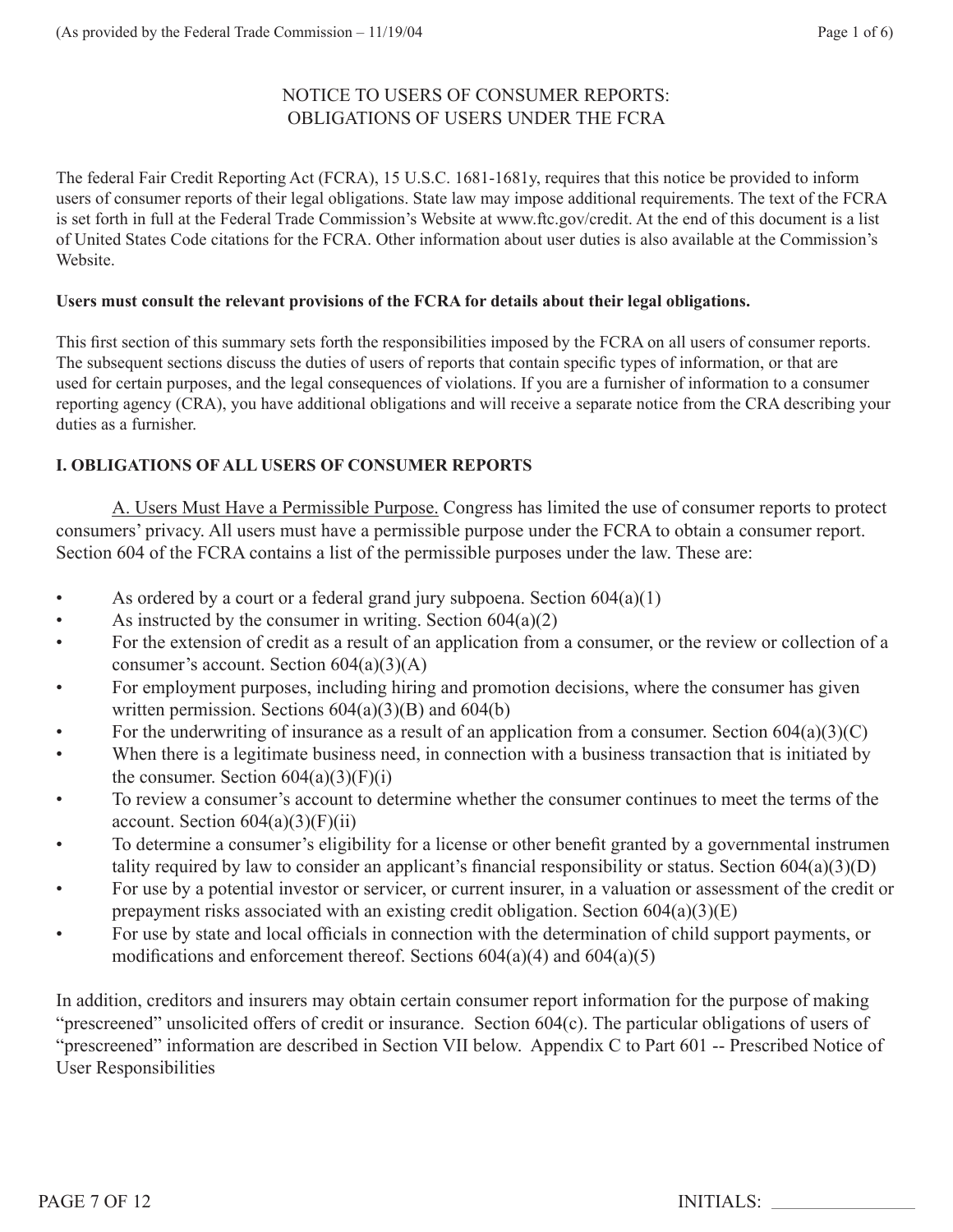B. Users Must Provide Certifications. Section 604(f) prohibits any person from obtaining a consumer report from a consumer reporting agency (CRA) unless the person has certified to the CRA the permissible purpose(s) for which the report is being obtained and certifies that the report will not be used for any other purpose.

C. Users Must Notify Consumers When Adverse Actions Are Taken. The term "adverse action" is defined very broadly by Section 603. "Adverse actions" include all business, credit, and employment actions affecting consumers that can be considered to have a negative impact as defined by Section 603(k) of the FCRA – such as denying or canceling credit or insurance, or denying employment or promotion. No adverse action occurs in a credit transaction where the creditor makes a counteroffer that is accepted by the consumer.

1. Adverse Actions Based on Information Obtained From a CRA. If a user takes any type of adverse action as defined by the FCRA that is based at least in part on information contained in a consumer report, Section 615(a) requires the user to notify the consumer. The notification may be done in writing, orally, or by electronic means. It must include the following:

- The name, address, and telephone number of the CRA (including a toll-free telephone number, if it is a nationwide CRA) that provided the report.
- A statement that the CRA did not make the adverse decision and is not able to explain why the decision was made.
- A statement setting forth the consumer's right to obtain a free disclosure of the consumer's file from the CRA if the consumer requests the report within 60 days.
- A statement setting forth the consumer's right to dispute directly with the CRA the accuracy or com pleteness of any information provided by the CRA.

2. Adverse Actions Based on Information Obtained From Third Parties Who Are Not Consumer Reporting Agencies. If a person denies (or increases the charge for) credit for personal, family, or household purposes based either wholly or partly upon information from a person other than a CRA, and the information is the type of consumer information covered by the FCRA, Section 615(b)(1) requires that the user clearly and accurately disclose to the consumer his or her right to be told the nature of the information that was relied upon by making a written request within 60 days of notification. The user must provide the disclosure within a reasonable period of time following the consumer's written request.

3. Adverse Actions Based on Information Obtained From Affiliates. If a person takes an adverse action involving insurance, employment, or a credit transaction initiated by the consumer, based on information of the type covered by the FCRA, and this information was obtained from an entity affiliated with the user of the information by common ownership or control, Section 615(b)(2) requires the user to notify the consumer of the adverse action. The notification must inform the consumer that he or she may obtain a disclosure of the nature of the information relied upon by making a written request within 60 days of receiving the adverse action notice. If the consumer makes such a request, the user must disclose the nature of the information not later than 30 days after receiving the request.

If consumer report information is shared among affiliates and then used for an adverse action, the user must make an adverse action disclosure as set forth in I.C.1 above.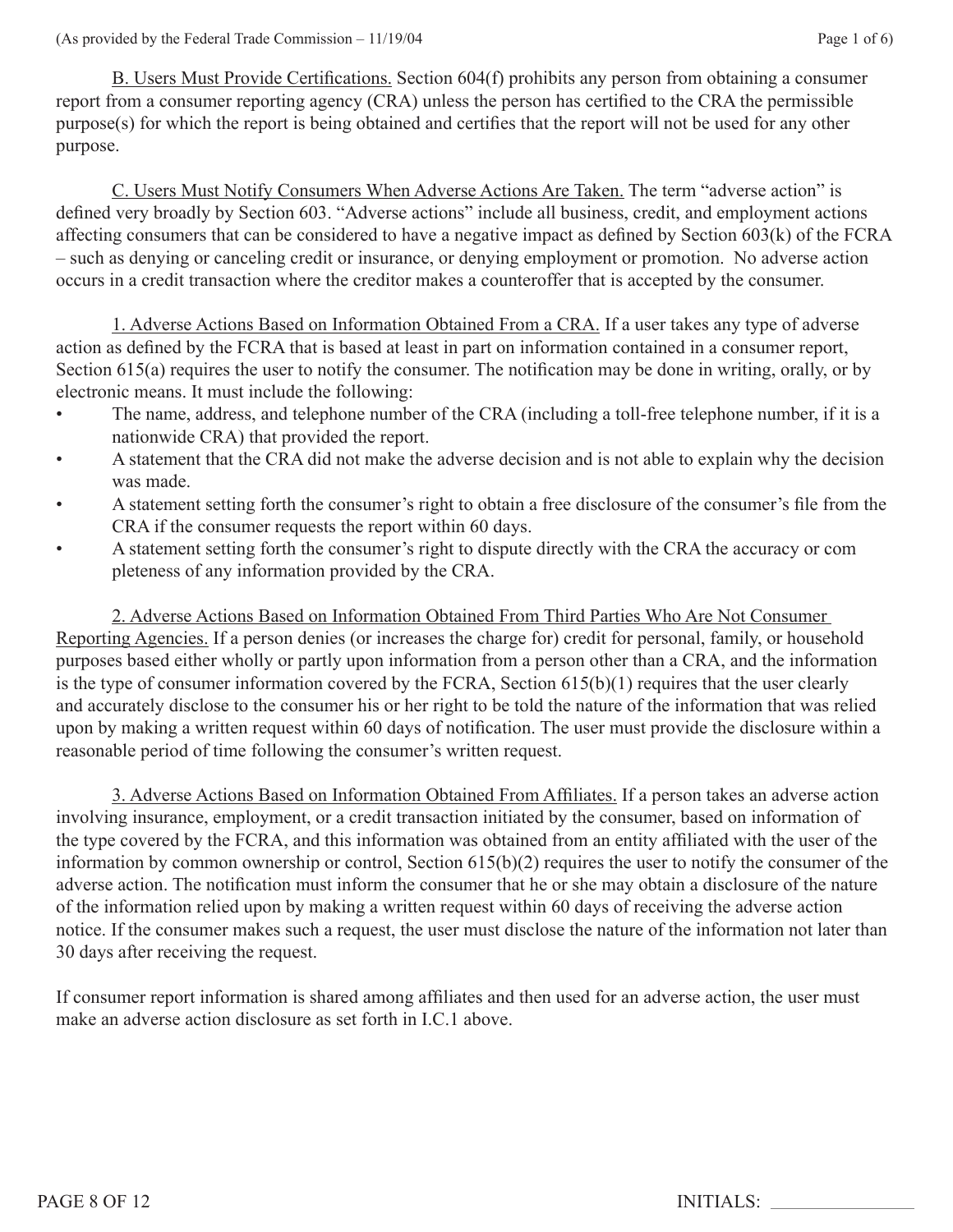D. Users Have Obligation When Fraud and Active Duty Military Alerts are in Files. When a consumer has placed a fraud alert, including one relating to identity theft, or an active duty military alert with a nationwide consumer reporting agency as defined in Section 603(p) and resellers, Section 605A(h) imposes limitation on users of reports obtained from the consumer reporting agency in certain circumstances, including the establishment of a new credit plan and the issuance of additional credit cards. For initial fraud alerts and active duty alerts, the user must have reasonable policies and procedures in place to form a belief that the user knows the identity of the applicant or contact the consumer at a telephone number specified by the consumer; in the case of extended fraud alerts, the user must contact the consumer in accordance with the contact information provided in the consumer's alert.

E. Users Have Obligation When Notified of an Address Discrepancy. Section 605(h) requires nationwide CRA's, as defined in Section 603(p), to notify users that request reports when the address for a consumer provided by the user in requesting the report is substantially different from the addresses in the consumer's file. When this occurs, users must comply with regulations specifying the procedures to be followed, which will be issued by the Federal Trade Commission and the banking and credit union regulators. The Federal Trade Commission's regulations will be available at www.ftc.gov/credit.

F. Users Have Obligations When Disposing of Records. Section 628 requires that all users of consumer report information have in place procedures to properly dispose of records containing this information. The Federal Trade Commission, the Securities and Exchange Commission, and the banking and credit union regulators have issued regulations covering disposal. The Federal Trade Commission's regulations may be found at www.ftc.gov/credit.

**II. CREDITORS MUST MAKE ADDITIONAL DISCLOSURES.** If a person uses a consumer report in connection with an application for, or a grant, extension, or provision of, credit to a consumer on material terms that are materially less favorable than the most favorable terms available to a substantial proportion of consumers from or through the person, based in whole or in part on a consumer report, the person must provide a risk-based pricing notice to the consumer in accordance with regulations to be jointly prescribed by the Federal Trade Commission and the Federal Reserve Board.

Section 609(g) requires a disclosure by all persons that make or arrange loans secured by residential real property (one to four units) and that use credit scores. These persons must provide credit scores to applicants including the disclosure set forth in Section  $609(g)(1)(D)$  ("Notice to the Home Loan Applicant")

## **III. OBLIGATIONS OF USERS WHEN CONSUMER REPORTS ARE OBTAINED FOR EMPLOYMENT PURPOSES.**

## **Employment Other Than in the Trucking Industry**

If information from a CRA is used for employment purposes, the user has specific duties, which are set forth in Section 604(b) of the FCRA. The user must:

• Make a clear and conspicuous written disclosure to the consumer before the report is obtained, in a document that consists solely of the disclosure that a consumer report may be obtained.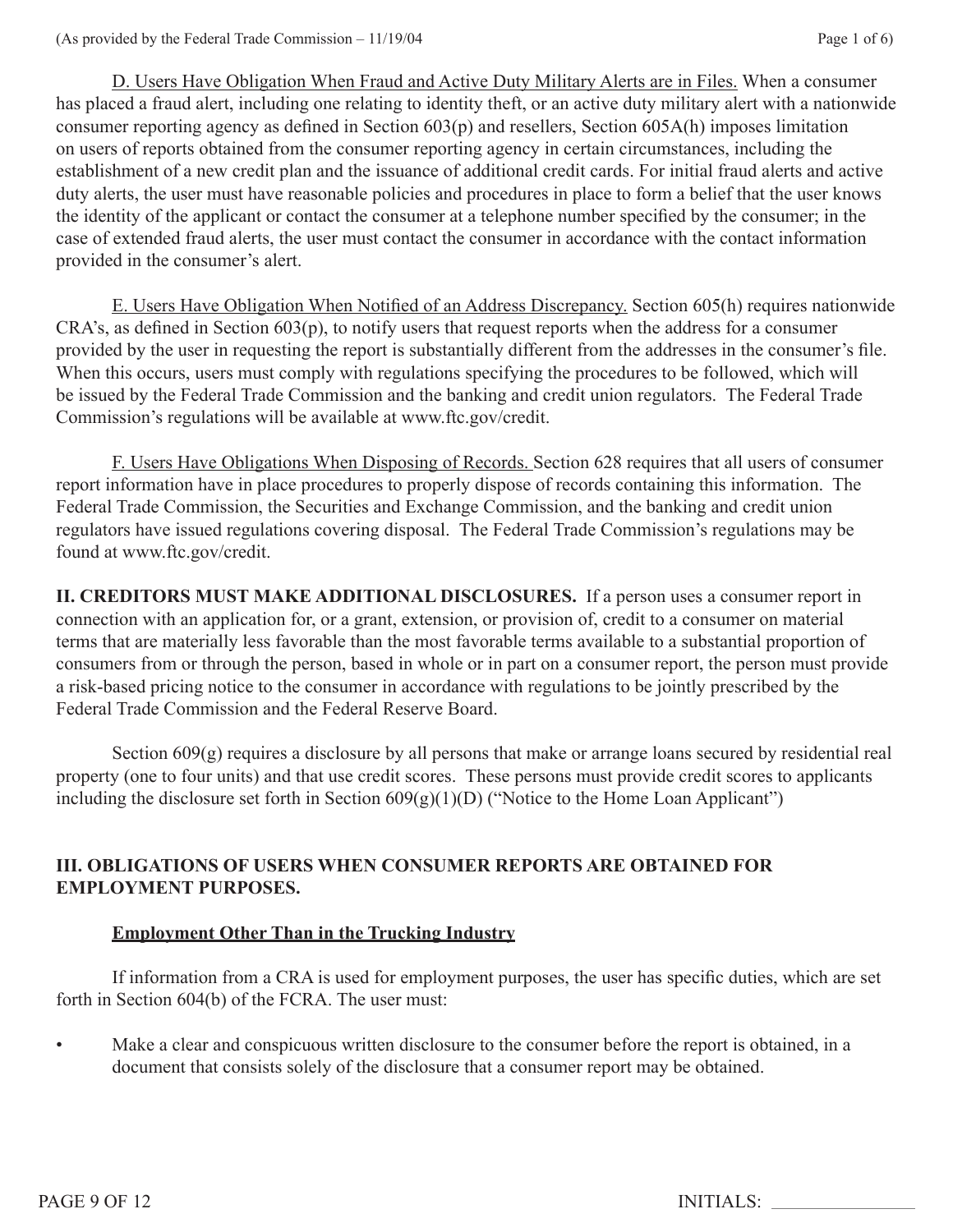(As provided by the Federal Trade Commission –  $11/19/04$  Page 1 of 6)

- Obtain prior written authorization from the consumer. Authorization to access reports during the term of employment may be obtained at the time of employment.
- Certify to the CRA that the above steps have been followed, that the information being obtained will not be used in violation of any federal or state equal opportunity law or regulation, and that, if any adverse action is to be taken based on the consumer report, a copy of the report and a summary of the consum er's rights will be provided to the consumer.
- Before taking an adverse action, the user must provide a copy of the report to the consumer as well as the summary of the consumer's rights. (The user should receive this summary from the CRA. A Section 615(a) adverse action notice should be sent after the adverse action is taken.

An adverse action notice also is required in employment situation if credit information (other than transactions and experience data) obtained from an affiliate is used to deny employment. Section 615(b)(2)

The procedures for investigative consumer reports and employee misconduct investigations are set forth below.

## **B. Employment in the Trucking Industry**

Special rules apply for truck drivers where the only interaction between the consumer and the potential employer is by mail, telephone, or computer. In this case, the consumer may provide consent orally or electronically, and an adverse action may be made orally, in writing, or electronically. The consumer may obtain a copy of any report relied upon by the trucking company by contacting the company.

## **IV. OBLIGATIONS WHEN INVESTIGATIVE CONSUMER REPORTS ARE USED.**

Investigative consumer reports are a special type of consumer report in which information about a consumer's character, general reputation, personal characteristics, and mode of living is obtained through personal interviews by an entity of person that is a consumer reporting agency. Consumers who are the subjects of such reports are given special rights under the FCRA. If a user intends to obtain an investigative consumer report, Section 606 requires the following:

- The user must disclose to the consumer that an investigative consumer report may be obtained. This must be done in a written disclosure that is mailed, or otherwise delivered, to the consumer at some time before or not later than three days after the date on which the report was first requested. The disclosure must include a statement informing the consumer of his or her right to request additional disclosures of the nature and scope of the investigation as described below, and must include the summary of consumer rights required by Section 609 of the FCRA. (The summary of consumer rights will be provided by the CRA that conducts the investigation.)
- The user must certify to the CRA that the disclosures set forth above have been made and that the user will make the disclosure described below.
- Upon the written request of a consumer made within a reasonable period of time after the disclosures re quired above, the user must make a complete disclosure of the nature and scope of the investigation. This must be made in a written statement that is mailed, or otherwise delivered, to the consumer no later than five days after the date on which the request was received from the consumer or the report was first requested, whichever is later in time.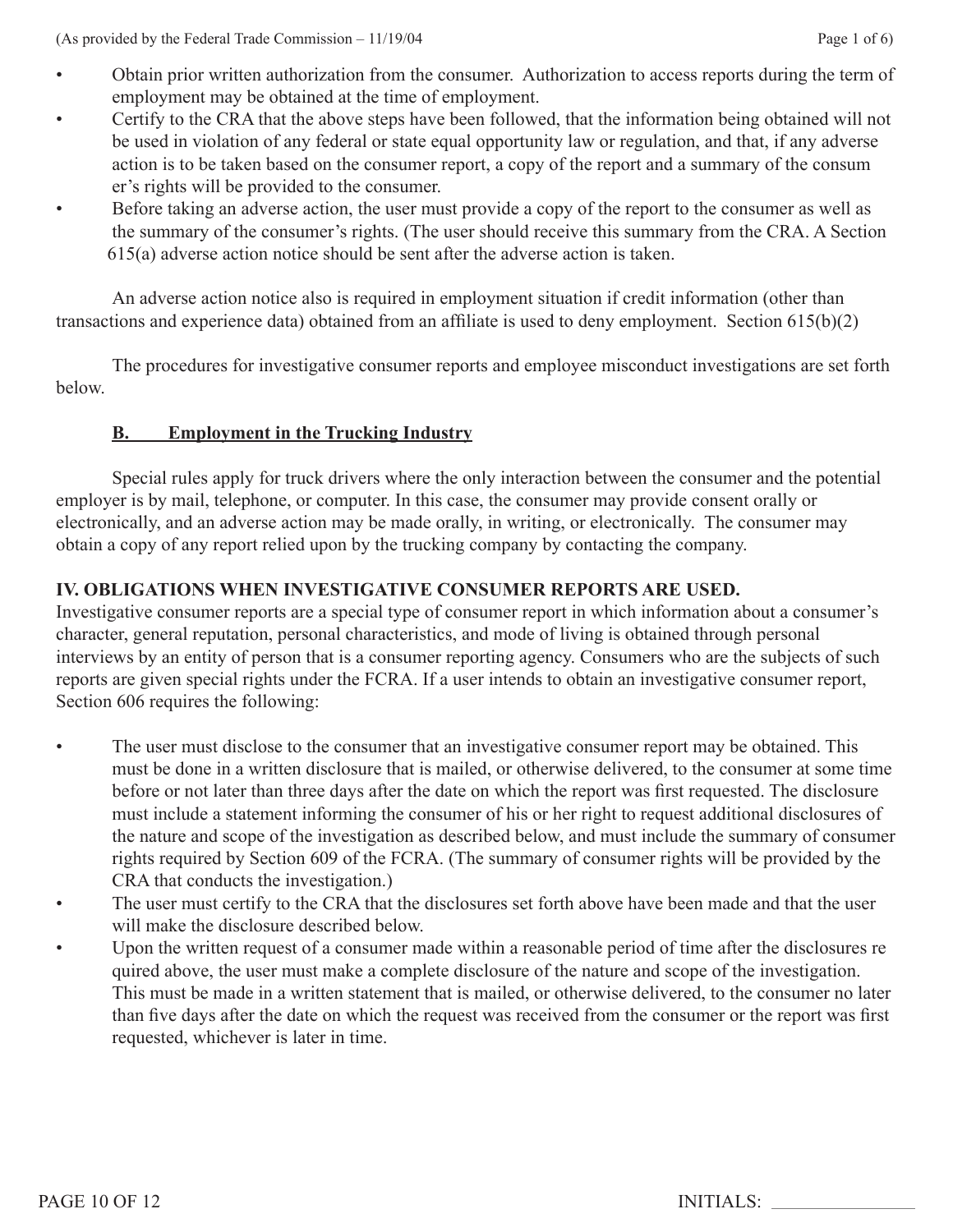**V. SPECIAL PROCEDURES FOR EMPLOYEE INVESTIGATIONS.** Section 603(x) provides special procedures for investigations of suspected misconduct by an employee or for compliance with Federal, State or local laws and regulations or the rules of a self-regulatory organization, and compliance with written policies of the employer. These investigations are not treated as consumer reports so long as the employer or its agent complies with the procedures set forth in Section  $603(x)$ , and a summary describing the nature and scope of the inquiry is made to the employee if an adverse action is taken based on the investigation.

**VI. OBLIGATIONS OF USERS OF MEDICAL INFORMATION.** Section 604(g) limits the use of medical information obtained from consumer reporting agencies (other than payment information that appears in a coded form that does not identify the medical provider). If the information is to be used for an insurance transaction, the consumer must give consent to the user of the report of the information must be coded. If the report is to be used for employment purposes-or in connection with a credit transaction (except as provided in regulations issued by the banking and credit union regulators) – the consumer must provide specific written consent and the medical information must be relevant. Any user who receives medical information shall not disclose the information to any person (except where necessary to carry out the purpose for which the information was disclosed, or as permitted by statute, regulation, or order).

**VII. OBLIGATIONS OF USERS OF "PRESCREENED" LISTS.** The FCRA permits creditors and insurers to obtain limited consumer report information for use in connection with unsolicited offers of credit or insurance under certain circumstances. Sections 603(l), 604(c), 604(e), and 615(d) This practice is known as "prescreening" and typically involves obtaining from a CRA a list of consumers who meet certain pre-established criteria. If any person intends to use prescreened lists, that person must (1) before the offer is made, establish the criteria that will be relied upon to make the offer and to grant credit or insurance, and (2) maintain such criteria on file for a three-year period beginning on the on which the offer is made to each consumer. In addition, any user must provide with each written solicitation a clear and conspicuous statement that:

- Information contained in a consumer's CRA file was used in connection with the transaction.
- The consumer received the offer because he or she satisfied the criteria for credit worthiness or insurability used to screen for the offer.
- Credit or insurance may not be extended if, after the consumer responds, it is determined that the consumer does not meet the criteria used for screening or any applicable criteria bearing on credit worthiness or insurability, or the consumer does not furnish required collateral.
- The consumer may prohibit the use of information in his or her file in connection with future prescreened offers of credit or insurance by contacting the notification system established by the CRA that provided the report. This statement must include the address and toll-free telephone number of the appropriate notification system.

In addition, once the Federal Trade Commission by rule has established the format, type size and manner of the disclosure required by Section 615(d), users must be in compliance with the rule. The FTC's regulations will be at www.ftc.gov/credit.